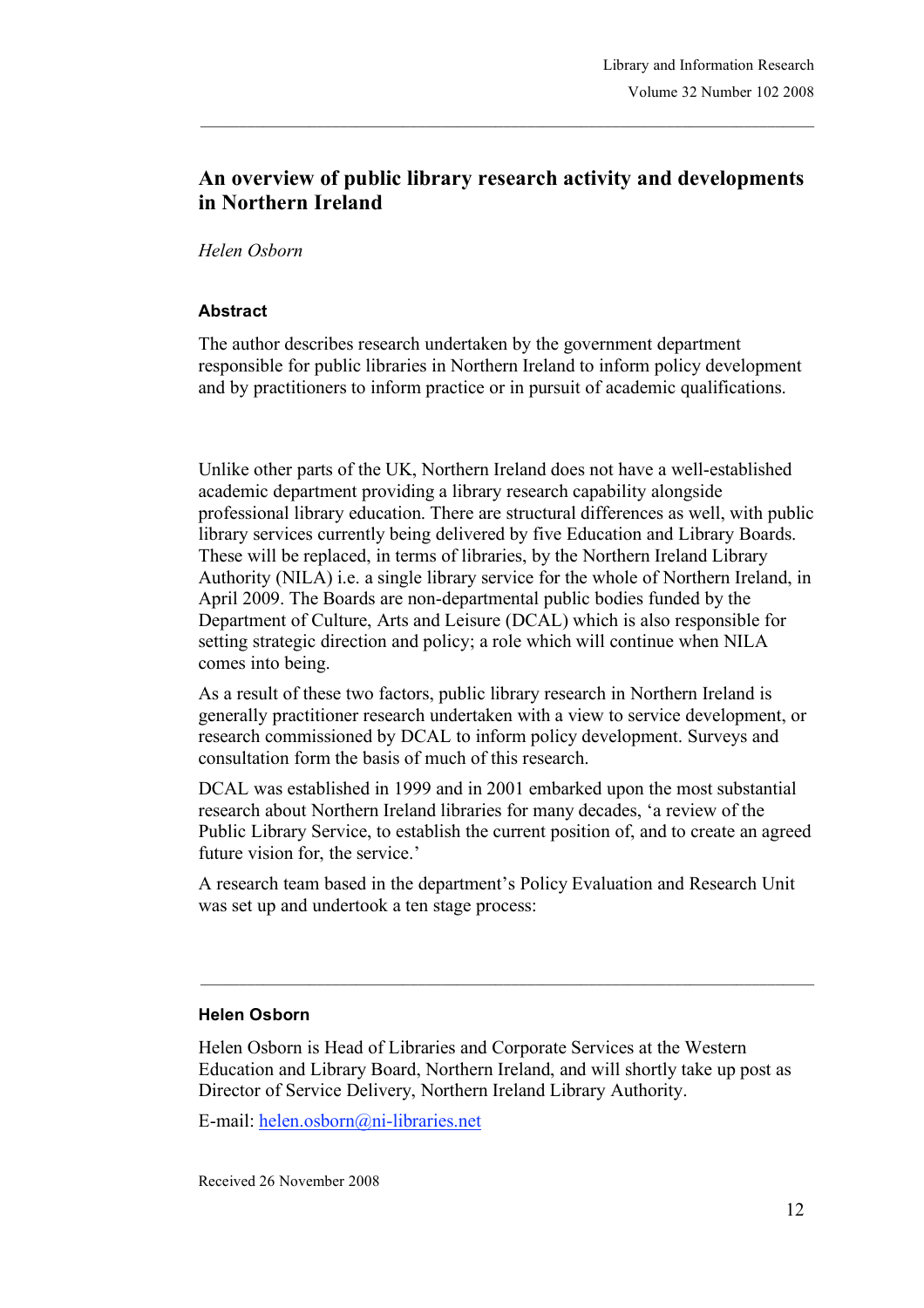- Desk research which involved a literature search, sourcing relevant information to aid the review and discussing the information that was already available with library experts, academics and public library staff;
- Submissions were invited by placing advertisements in the press and 48 were received. The aim was to identify issues and stakeholders. This fed into the development of survey work and the Future Search Conference;
- An overview of the Historical Development of the Public Library Service was commissioned based on semi-structured interviews with key stakeholders, past and present;
- Eight focus groups were conducted across Northern Ireland; Participants were selected to reflect such variables as age, frequency of use, with and without children, educational level, rural/urban dwellers and Education and Library Board area. The objective of this piece of work was to establish the views and opinions of users and non-users of public libraries across a range of issues including image, awareness, the role of librarians, the role of libraries, the impact of new technology;
- The general public were surveyed by including questions in the Omnibus Survey run by the Northern Ireland Statistics and Research Agency (NISRA). A total of 1,176 respondents, representative of the population of Northern Ireland, completed the survey. The main aim of this survey was to quantify relevant issues that emerged from the focus groups and the submissions;
- 600 library staff completed questionnaires designed to identify current skills/competences and to quantify staff views on the current and future library service;
- Library users were also surveyed in 40 service points resulting in 962 completed questionnaires;
- The Research team carried out the data analysis for the three surveys mentioned above;
- DCAL hosted a three-day Future Search Conference which brought together 58 people with a key interest in the public library service to help identify and debate relevant issues and to begin to develop ideas for future action. Five themes emerged which were developed at a later stage by Action Planning Groups; and
- These groups addressed The Contribution of the Public Library Service to the Community, the Quality of the Public Library Service, Marketing the Public Library Service, Resourcing the Public Library Service and the Contribution of the Electronic Libraries for Northern Ireland (ELFNI) project and each group produced a report.

This process resulted in Tomorrow's Libraries (DCAL, 2002), a substantial report with 73 recommendations addressing most aspects of public library services other than, as the report's foreword acknowledges, the allocation of resources amongst the five Boards and the nature of regional services.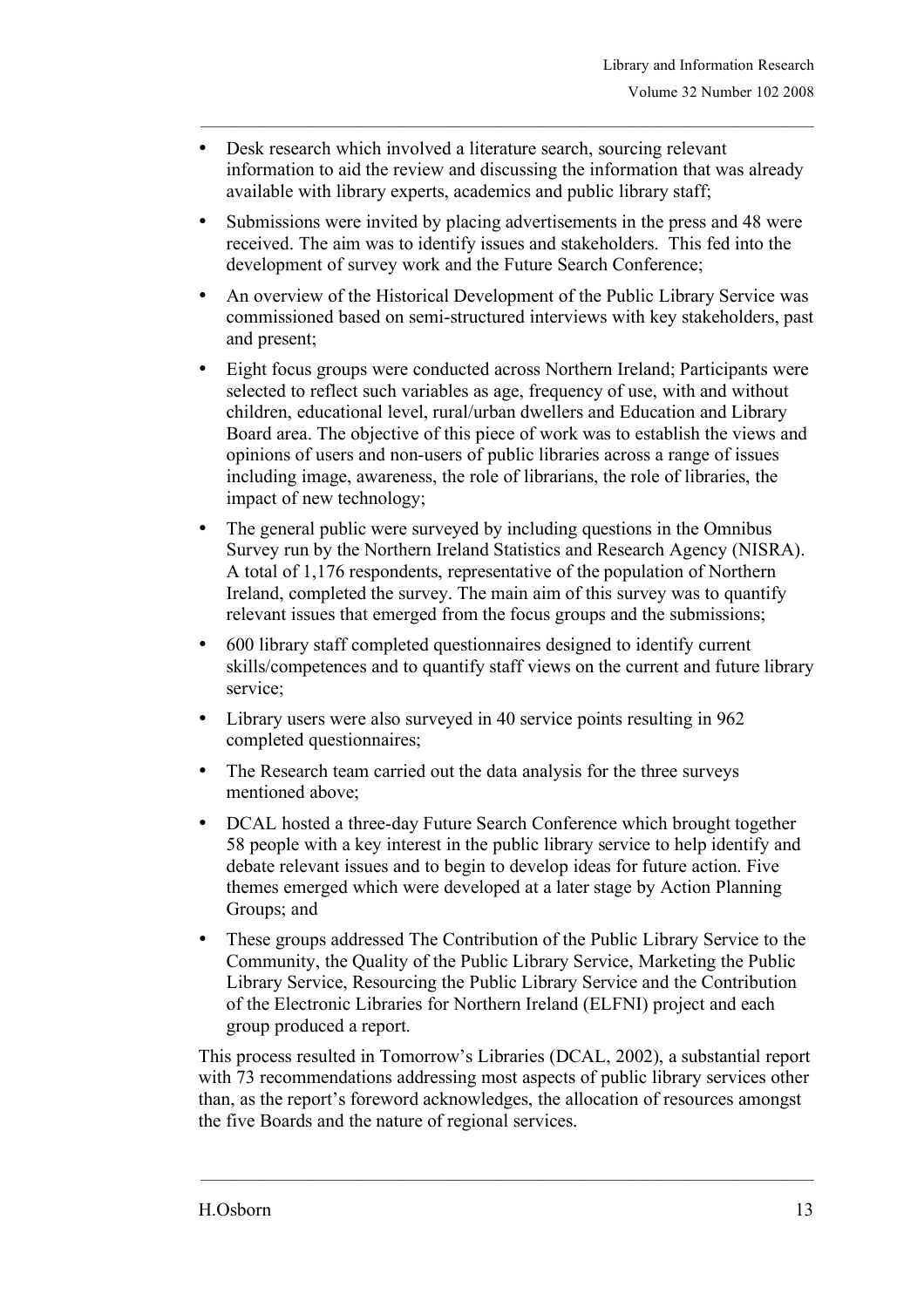Since that time DCAL has regularly sought views on library services through the insertion of questions in NISRA's Omnibus Survey, a sample survey which provides a representative snapshot of public opinion amongst adults. A systematic random sample of addresses is drawn from the Land and Property Services Agency list of addresses and then an adult (16+) from each household is randomly selected. This approach allows analysis of the views of both users and non-users of services. As well as a number of standard questions relating to levels and nature of library use, there is usually a focus on a particular aspect of library services. In 2007, for example, this focus was on opening hours. More recently there have been questions about the benefits experienced as a result of going to a library and the intention is that this approach should continue. DCAL also inserts a suite of questions into the Young Person's Behaviour and Attitudes Survey which takes place every three years.

These views informed 'Delivering Tomorrow's Libraries; Principles and Priorities for the Development of Public Libraries in Northern Ireland' (DCAL, 2006) which also drew on the results of a user survey delivered via the 1200 public access terminals in libraries and a public consultation process, as well of course, as the research for 'Tomorrow's Libraries'. This document addressed the two issues which 'Tomorrow's Libraries' failed to address.

The Education and Training Inspectorate (ETI) has a remit to provide inspection services for three government departments including DCAL. From time to time it looks into libraries with its most recent library report dealing with essential skills for those for whom English is not their first language (ETI, 2008). This aimed to identify good practice in relation to these areas, to provide external quality assurance of the internal quality assurance strategies used by library services and to support DCAL in the dissemination of the good practice identified.

A number of individuals have conducted research, often as part of a degree or further degree course, generally relating in some way to their own service as well as to the broader environment.

Micky Doran, formerly of the Southern Education and Library Board (SELB), considered Portadown Library as a case study for the relationship between the library service and the local community in Northern Ireland. His literature review explored the complex links between the concepts of social disadvantage and political division and violence. He conducted interviews with librarians and local groups from both communities, individually, and in focus groups, to explore their perceptions of the current role and function of the library service in a deeply divided town. Amongst his findings was the perception by local people that social and political barriers existed, preventing optimum use of the public library service by all sectors of the community. Furthermore, the emphasis on traditional aspects of library services meant that local groups were circumventing the library service and setting up their own community information provision. Thus, unless the library service could become more fully integrated into the whole community, it would become increasingly marginalised within such a community. His dissertation (Doran, 2000) also formed the basis for a journal article (Doran and Preston, 2000).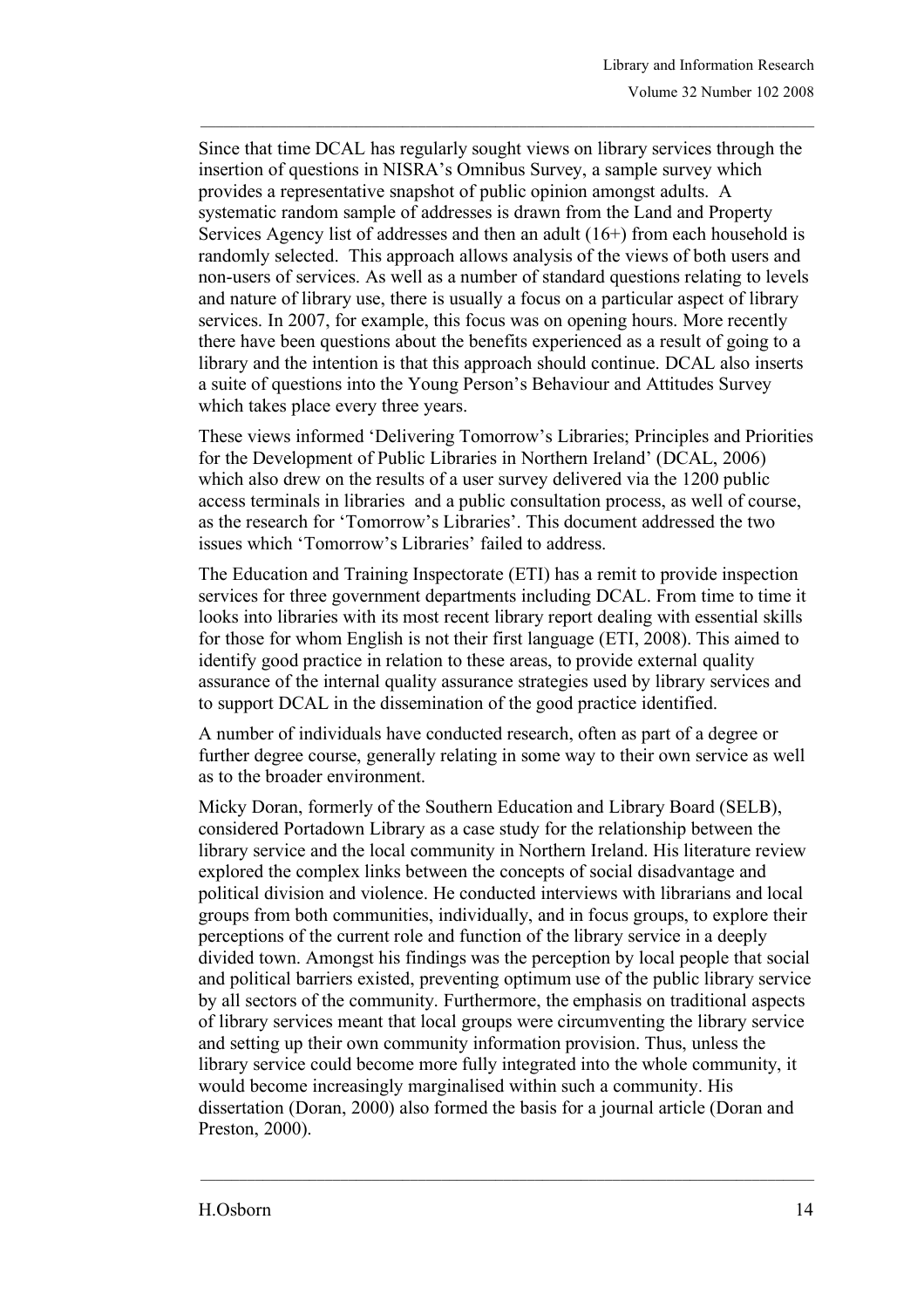Similarly a journal article with Geraint Evans (Topping and Evans, 2005) resulted from Darren Topping's dissertation (Topping, 2005) which investigated the extent to which public libraries in Belfast were affected by the Northern Ireland Troubles between 1969 and 1994. He outlines the impact of the Troubles on the buildings, staff and finances of Belfast libraries, details the effect on the Falls Road branch, a library in the centre of the turmoil, examines the literature generated by the Troubles and discusses how the Northern Ireland Political Collection at the Linen Hall Library, Belfast has harnessed these materials.

More recently, a dissertation by Evelyn Johns (Johns, 2003) of the Western Education and Library Board (WELB) in which she examined best practices for the management and use of the Omagh Bomb Archive, an archive created following the car bomb in Omagh, County Tyrone on 15 August 1998 which killed 29 people and injured hundreds more, led to an article with the same title (Johns, 2007). She searched the literature on established practices for archive management and compared these findings to data extracted from questionnaires sent to other archives created spontaneously following a tragic event. Her findings have informed WELB's activities in developing the Omagh archive.

Individual research is not always undertaken as part of a degree in library and information studies. For example, Maire Coalter (Coalter, 2004) conducted a study into the policy and practice of Northern Ireland's libraries in relation to essential skills needs using action research as part of her Diploma in the Teaching and Management of Literacy and Essential Skills course at Queen's University, Belfast.

Only occasionally do individuals undertake research not associated with an academic course. Anne Peoples of WELB obtained the 2003 Travelling Librarians Award from the English Speaking Union and CILIP which enabled her to visit a range of libraries and organisations in three states in the US. Her subsequent report made a number of recommendations, about how what she saw could be adapted and implemented in Northern Ireland and this happened in a number of cases. The impact of this report was greatly increased due to wide circulation and a number of dissemination events, which were a requirement of the funding.

Northern Ireland's equality legislation and the requirement to carry out equality impact assessments (EQIAs) often result in research into particular aspects of library services. The EQIA of the Electronic Libraries for Northern Ireland project (ELfNI) undertaken by the five Boards co-joined with DCAL is a good example of this process. ELfNI provides public access to the Internet and other ICT facilities with almost 1200 public access terminals in Northern Ireland's libraries, staff ICT and a range of other services.

The available data and research with regard to ELfNI and the nine equality categories (Section 75 of the Northern Ireland Act 1998 sets out a need to promote equality of opportunity between those of different religious belief, political opinion, racial group, age, marital status or sexual orientation; men and women, persons with a disability and those without; persons with dependants and those without) was considered. This comprised employment data relating to the gender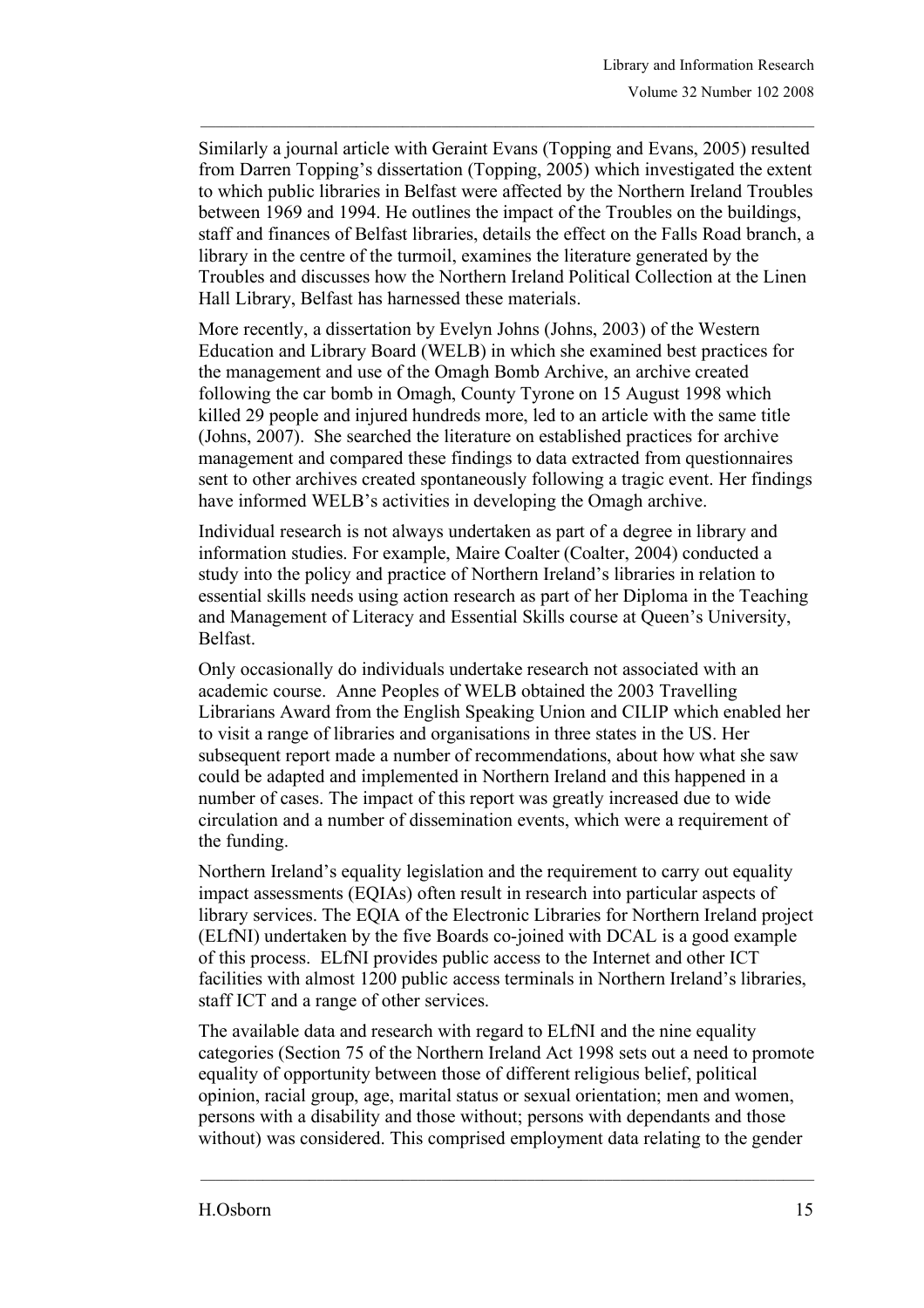and perceived religious belief of library staff, the location of libraries mapped against census data, such data as was available about the age and gender of registered library users and desk research into other library ICT projects.

A report was then produced setting out the issues e.g. potential barriers to use of ICT facilities by older people, the need for adaptive technology, issues around Irish Travellers, affordability of services and concerns about the potential transfer of some staff to a private sector provider, together with the proposed mitigations. This was used a the basis of a public consultation which included distribution of 1800 copies of the report, public meetings, meetings with special interest groups and the receipt of submissions. The outcomes of both stages in the process were changes to ELfNI which benefited customers and a body of information about people's views on libraries and their needs in relation to libraries.

More recently the five Boards undertook research into the potential role of libraries in relation to mental health to inform a funding bid. This research was funded by the Big Lottery Fund through a development grant and included an online and paper survey with 2,136 responses, 14 focus groups involving 130 participants affected by mental illness, interviews with 18 stakeholders, a survey of the mental health teams in health trusts and of healthy living centres.

Individual Boards have researched the views of library users and non-users in some detail in order to review and develop services with the North Eastern Education and Library Board (NEELB) carrying out the most extensive exercise of this sort. Its review was informed by initial consultation to obtain users' views of the service and, perhaps unsurprisingly, users wanted longer opening hours, improved books stock and better facilities, a view that coincided with the findings of an earlier lapsed user survey. This led to an options paper (NEELB, 2005) that was the basis of very extensive consultation with 1,418 responses and a total of 21 public meetings. The views expressed during the consultation were published and informed the implementation of the review (NEELB, 2006).

Much of the research described in this article has, due to its very nature and the circumstances that led to its being undertaken, has had a significant impact on policy and practice. However, there is a clear need for substantially more research to be carried out. This requires a coherent research agenda shared by DCAL, NILA and other institutions, an enhanced skills base, closer involvement with research being undertaken elsewhere and an effective methodology for the dissemination of findings are required. With the advent of NILA in April 2009 there are strong grounds for optimism that these requirements will be met.

# **References**

Coalter, M. (2004) *Public libraries and adult literacy in Northern Ireland* (2004). URL:

http://www.essentialskillsni.com/uploads/articles/Tuesday,%20November%2021, %202006%201238%20Friday,%20October%2013,%202006%201130%20public libraries\_adult\_literacy\_ni.pdf [accessed 28.11.08].

Department of Culture, Arts and Leisure (2002) *Tomorrow's Libraries*.